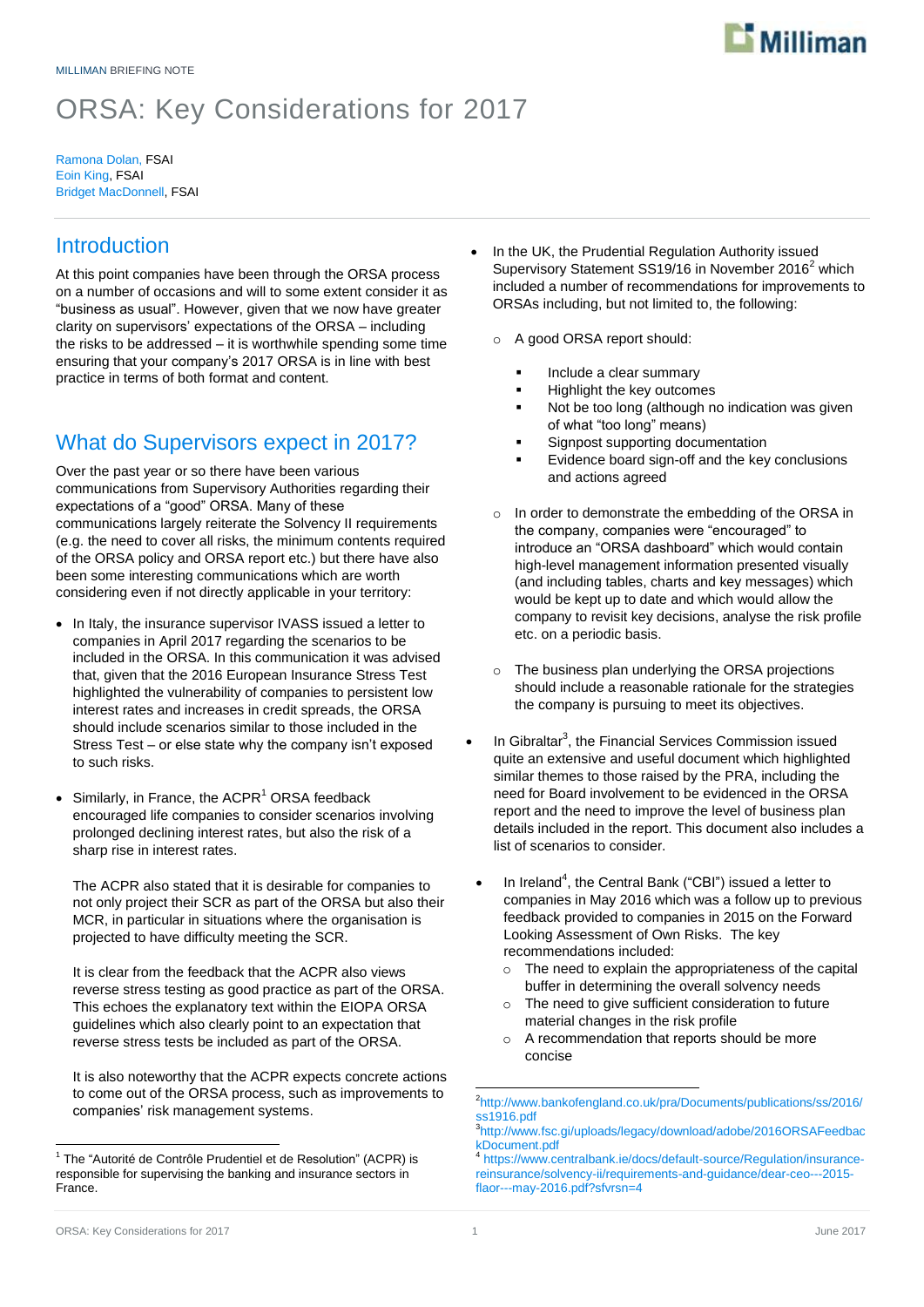o An expectation that the time between the reference date and the consideration of the report reduces from that observed in 2015 where it exceeded 6 months for some companies.

*More generally, EIOPA has this week issued a supervisory statement (found [here\)](https://eiopa.europa.eu/Publications/Supervisory%20Statements/EIOPA-BoS-17-097_ORSA_Supervisory__Statement.pdf) providing feedback on the National Supervisory Authorities. As would be expected, this feedback is consistent with the feedback noted above with the key recommendations being to:*

- *Improve Board involvement in the ORSA process and to better reflect and embed ORSA results in strategic management decisions.*
- *Expand the risk assessment to include all potential material risks (both quantifiable and non-quantifiable) including group risks, operational, emerging and potential cyber risks.*
- *Improve the assessment of how the undertaking's risk profile deviates from the assumptions underlying the standard formula when determining the overall solvency needs, focusing instead on the undertaking's own risk profile.*
- *Improve the quality of stress tests and to include reverse stress testing.*

# Risks to Consider

In recent months Cyber risk and Brexit have received much attention and it is worthwhile ensuring that appropriate consideration of the likely impact of these risks is included in your 2017 ORSA (if not considered previously). As each company will be impacted to a different degree, and there will be numerous knock-on effects from these risks, firms will need to take a holistic approach to determining the likely impacts specific to their company from the realisation of these risks. This will then lend itself to consideration as to whether the scenarios currently included in the ORSA are appropriate and/or sufficiently severe or to whether new scenarios should be considered.

### **CYBER RISK**

Cyber risk is particularly topical at the moment following the outbreak of the so-called "WannaCry" ransomware which blocked access to hundreds of thousands of computers and caused chaos around the globe on Friday 12 $^{\text{th}}$  May.

Cyber risk is on the agenda of the CBI on a number of fronts. The CBI's Cross Industry Guidance in respect of Information Technology and Cybersecurity Risks (Sep 2016) states that: "*Firms should assume that they will be subject to a successful cyber-attack or business interruption*".

Speaking about the ORSA at the European Insurance Forum in March 2016, CBI Director of Insurance Supervision Sylvia

Cronin stated that: "*We've seen better discussion, assessment and, where relevant, planning for risks, whether it be in global risk categories, such as operational or strategic risk or in specific and emerging risks, such as cyber risk.*"

In an address to the Society of Actuaries back in September 2015, then CBI Deputy Governor Cyril Roux stated that: "*The next big financial shock will arise from a succession of successful cyber-attacks on financial services firms*".

Comments such as these show just how seriously the CBI takes the threats posed by cyber risk. Furthermore, an EIOPA stakeholder sub-group is currently examining cyber risk and companies should look out for any communications arising from this group's activities.

Practice regarding the treatment of cyber risk as part of companies' 2017 ORSA will no doubt be varied. Some companies may choose to address cyber risk from a qualitative perspective only, while others may consider including financial projections in order to analyse the possible impacts which would arise due to a cyberattack.

As noted previously, it is advisable to work through both the practicalities and the financial implications of a cyberattack on your company as the consequences can be far-reaching including:

- Disruption to systems leading to processing delays, lost business opportunities, wasted resource time etc.
- Reputational damage leading to increased lapses and falling volumes of new business.
- Additional costs such as:
	- o Software and technical support to get rid of the infection.
	- o Paying potential regulatory fines. Under the General Data Protection Regulation ("GDPR"), which comes into force in May 2018, companies could be fined up to a maximum of €20 million or up to 4% of the total worldwide annual turnover of the preceding financial year (whichever is higher) for a data protection breach.

Given the potential to cause severe financial stress, it is no surprise that companies are examining options such as purchasing cyber insurance, contracting experts to try to penetrate the company's systems to identify weaknesses and increasing the sophistication of capabilities to prevent such attacks from being successful.

### **BREXIT**

As we all know, last year, the UK voted to leave the European Union, paving the way for a so-called 'Brexit'. Almost a year after the vote, it is still not 100% clear what a Brexit will actually entail. There has been a general consensus that there will be a 'hard Brexit' with the UK leaving both the EU's Single Market and customs union, although this is somewhat less certain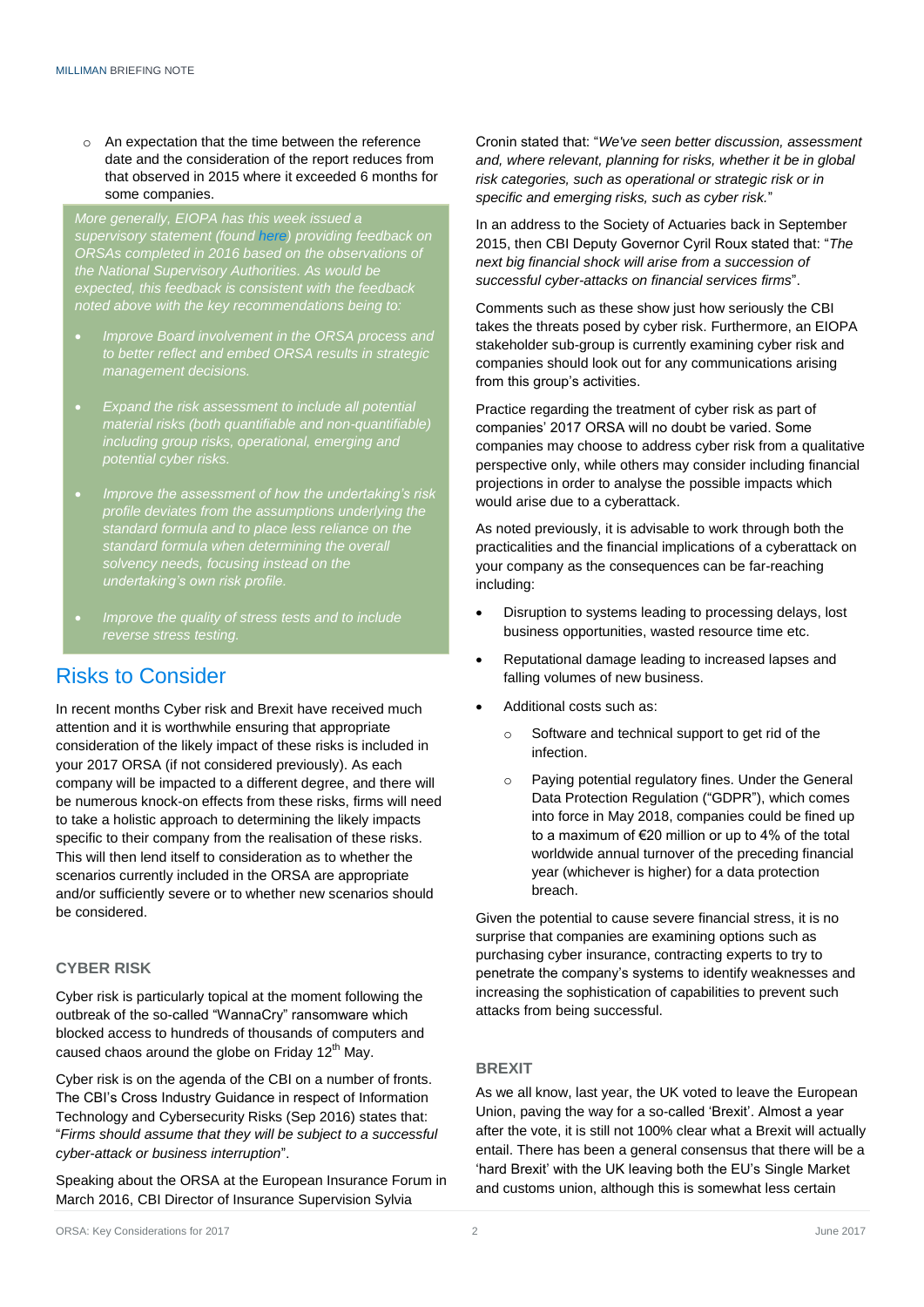following the unexpected results of the June  $8<sup>th</sup>$  UK general election. Brexit could impact (re)insurers in a number of different ways.

Again, consideration will need to be given to the likely impacts of this on your company such as those outlined in the following figure:





The need to establish subsidiaries would arise for EU firms wishing to access the UK market or for UK firms wishing to access the EU market in the event that the UK leaves the single market. Many of the other underwriting considerations could arise if a recession is assumed to arise as a result of Brexit. For example, falling disposable incomes could lead to an increase in lapses rates and falling new business volumes whilst a recession is also associated with an increase in fraudulent claims.

Market turbulence is also to be expected due to the level of uncertainty at present.

# Other Considerations

There are a number of other recent developments that (re)insurance companies may wish to consider as part of the 2017 ORSA process:

- EIOPA has recently reviewed the methodology used to determine the Ultimate Forward Rate ("UFR"). The Eurorelated UFR will fall from 4.2% p.a. currently to 4.05% p.a. in 2018. Companies for which the UFR is an important assumption may wish to consider the fall in the UFR in 2018 (as well as any further anticipated falls) in the financial projections prepared as part of their ORSA.
- EIOPA has also recently issued a discussion paper on the calibration of some of the standard formula stresses used in determining the SCR. Companies may need to consider the potential for changes in these calibrations and the impact that these may have on capital requirements5. For

example, the mortality and longevity risk sub-modules are to be recalibrated and EIOPA have put a stochastic model forward for discussion. It is unclear what impact such a model would have on the resulting standard formula shocks. In addition, possible changes to the standard formula could have implications for companies' assessments of standard formula appropriateness.

- The final standard for IFRS 17 was published in May 2017. From 2021 there will be a change in the way that (re)insurers prepare their financial statements for insurance contracts. This will have implications for the reporting of profits and the calculation of tax payments. Furthermore, in the build up to the go-live date, companies will need to undertake implementation projects which may result in additional costs in the coming years.
- Over the past few years the OECD and G20 countries have been developing a framework to tackle Base Erosion and Profit Shifting ("BEPS") (where profits are artificially shifted to low or no-tax locations where there is little economic activity). This new framework tries to establish where profits are earned and should therefore be taxed. There may, therefore, be implications for cross-border (re)insurers that are worthy of consideration in the ORSA.
- We have already discussed the Brexit implications which companies may wish to consider. However, geopolitical risk more widely is something that companies may also assess in greater depth as part of their 2017 ORSA. As the Brexit vote results proved, volatility in financial markets, as well as major impacts to the ability of certain companies to continue to trade in their current form, can ensue following political results and companies should be mindful of these risks also.
- In terms of a longer time horizon, companies may wish to begin considering emerging risks such as climate change (which could affect claims, particularly in relation to non-life catastrophe events) or the impacts of technological advances affecting how insurance cover is underwritten, bought and sold (e.g. the impact of new market entrants focussing solely on internet sales).

[http://www.milliman.com/uploadedFiles/insight/2017/EIOPA](http://www.milliman.com/uploadedFiles/insight/2017/EIOPA-discussion-paper-review-Solvency-II-Delegated-Regulation.pdf)[discussion-paper-review-Solvency-II-Delegated-Regulation.pdf.](http://www.milliman.com/uploadedFiles/insight/2017/EIOPA-discussion-paper-review-Solvency-II-Delegated-Regulation.pdf)

-

 5 Further information can be found in the EIOPA discussion paper [https://eiopa.europa.eu/Publications/Consultations/EIOPA-CP-16-](https://eiopa.europa.eu/Publications/Consultations/EIOPA-CP-16-008_Discussion_Paper_on_SII_DR_SCR_Review.pdf) [008\\_Discussion\\_Paper\\_on\\_SII\\_DR\\_SCR\\_Review.pdf](https://eiopa.europa.eu/Publications/Consultations/EIOPA-CP-16-008_Discussion_Paper_on_SII_DR_SCR_Review.pdf) and in our briefing note on this topic